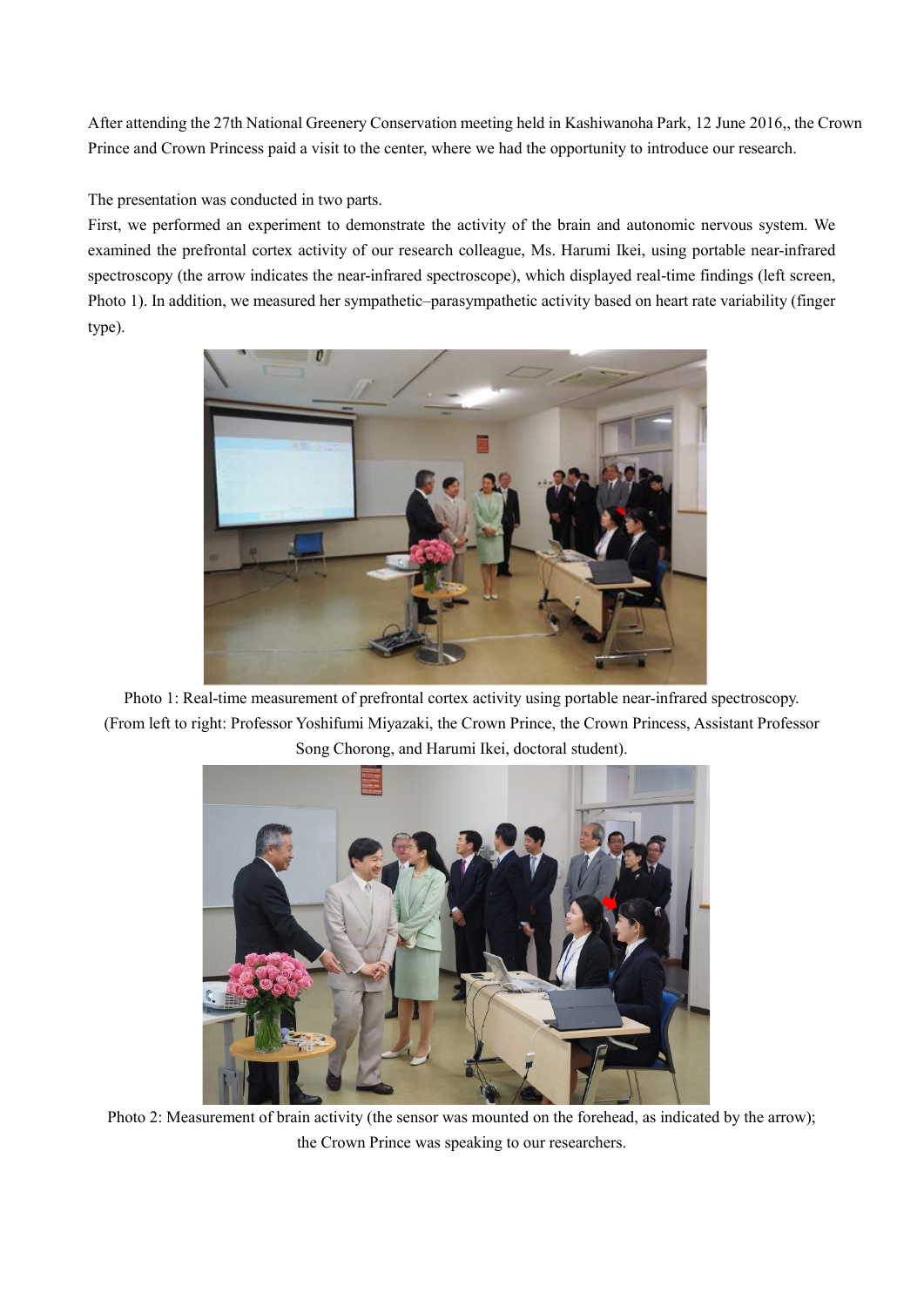The brain activity (near-infrared spectroscopy) of Ms. Ikei was displayed on the left screen in real time. Speaking to His Imperial Highness produced a rapid increase in brain activity, which caused those present to erupt in laughter, thereby creating a relaxed atmosphere. Her Imperial Highness and Prefectural Governor Kensaku Morita observed the changes in activity with great interest.

"Both sides are fluctuating to the same extent," Her Imperial Highness commented. I explained that differences vary according to the individual, and although a large number of people have considerable fluctuations on the left side, both sides fluctuated to the same extent in Ms. Ikei's case. Her Imperial Highness also asked Assistant Professor Song Chorong and Ms. Ikei how long had they been engaged in research together, and they informed her that they had been working together for 5 years.



Photo 3: The Hinoki cypress oil that was used.



Photo 4: Her Imperial Highness inhaling the scent of the Hinoki cypress oil.